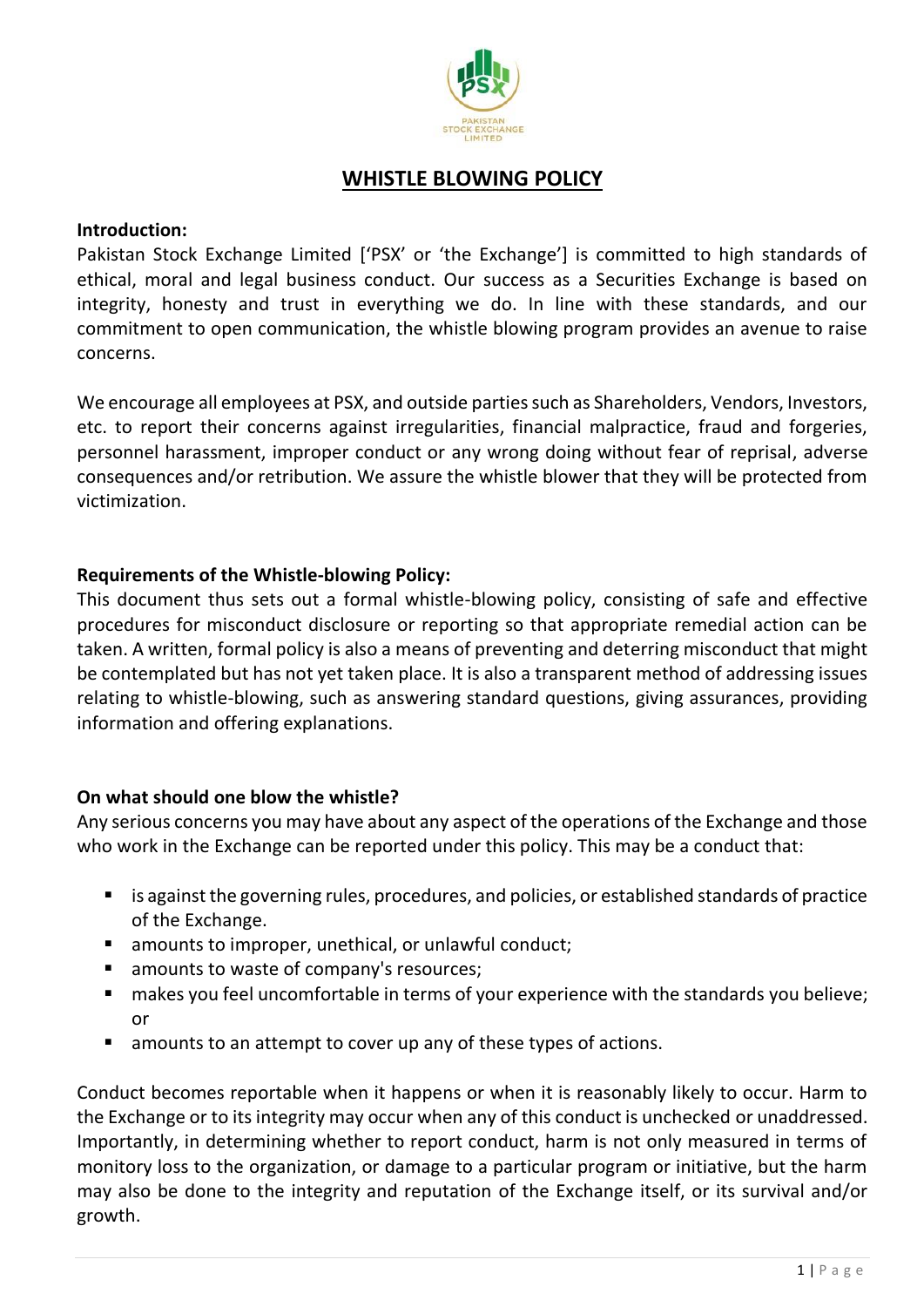## **Reportable conduct falls into following categories:**

## **Illegal or unlawful conduct**

Conduct may be illegal or unlawful in terms of the Rules and Regulations of the Exchange and other applicable laws. We all have legal responsibilities, obligations or duties. Criminal offences - such as theft, fraud, corruption (for example, bribery), or money laundering - are in breach of legal duties and therefore constitute reportable misconduct.

## **Un-procedural conduct**

Conduct may be un-procedural since it violates clearly communicated procedures (in the form of policies, regulations, or rules) governing the operations of the Specific rules and processes, together with other best practice procedures, guide accounting practices and controls, financial reporting, auditing matters, the transfer of funds to recipients, approved recipient accounts, and the like. Such procedures are important for good governance and breaching them may expose the application of funds to risk of loss or real loss.

### **Unethical conduct**

Conduct may be unethical since it undermines universal, core ethical values, such as integrity, respect, honesty, responsibility, accountability, fairness. For example one could exert undue pressure on a person in position of power in order to gain an advantage. That would be unfair to others and as such unethical, although neither unlawful nor unprocedural.

But not all unethical conduct is reportable. For example, some kinds of conduct may be disrespectful and therefore undesirable, without harming any serious interests other than personal feelings. This would not be reportable misconduct.

# **Wasteful conduct**

Conduct constituting a gross waste of resources is a reportable category in its own right since responsible stewardship of resources is as crucial to the success of the Exchange as all employees have an obligation to ensure that all resources are used prudently and efficiently. If resources are spent in a wasteful manner, and in breach of the public trust under which they are provided, and an employee knows about this then this would be reportable under the whistle-blowing mechanism.

# **Whistle blower Protection:**

PSX shall take all necessary actions to safeguard the interests of the whistle-blower. Where an individual makes a report under this policy in good faith, reasonably believed to be true, there will be no retaliation against the reporter should the disclosure turn out to be misguided. Retaliation means any direct or indirect detrimental action recommended, threatened or taken because an individual reported conduct described in this policy. When established, retaliation is by itself misconduct which may be pursued under the appropriate mechanisms - for example, through disciplinary action initiated through mechanisms of HR Policy or more broadly and as appropriate, through other mechanisms of the company's rules.

Reporting under this policy, however, in no way immunizes or shields a whistle-blower against action following from his or her own misconduct, which includes willfully making allegations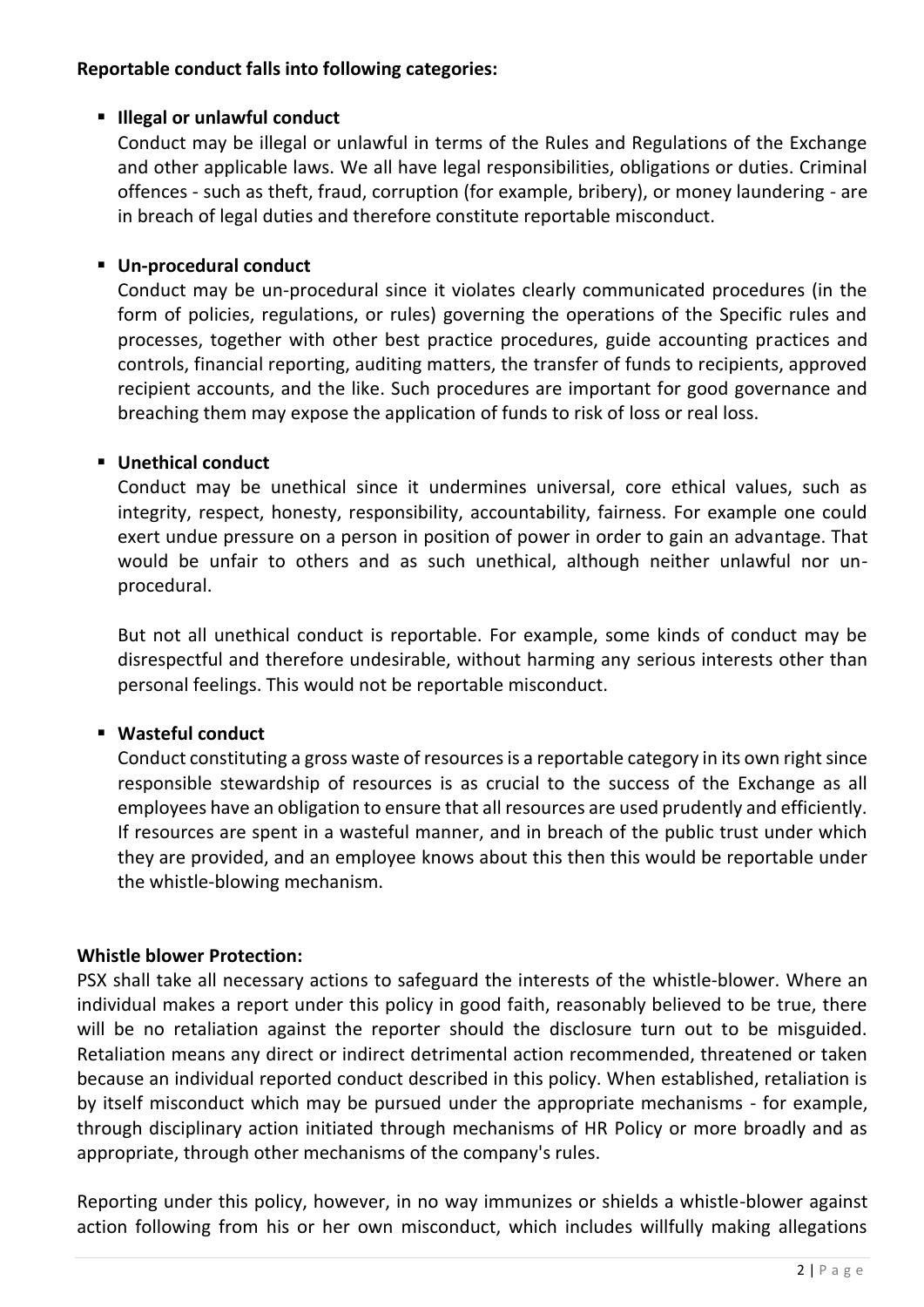through the whistle-blowing mechanism that the individual knows to be false or makes with an intent to misinform.

## **Whistle Blowing Committee:**

In order to ensure a transparent, fair and impartial whistle blowing policy and process, a Whistle Blowing Committee (WBC) shall be formed with at least 3 members comprising of CEO, Head of Human Resources Department and Head of Internal Audit Department. The CEO may include more members on case to case basis, if needed.

The WBC shall remain the main point of contact in all whistle blowing related matters and all correspondence in this regard shall be made readily available to all its members.

In case a whistle is blown against any Committee member, the Whistle Blower will directly write to Chairman of Board HR & Remuneration Committee and Chairman Audit Committee. These Chairmen shall appoint new Committee members.

The WBC shall no longer be involved in the proceedings unless the Chairmen of Board HR & Remuneration Committee and Chairman Audit Committee decides to include any member in the new committee formed specifically for the matter at hand.

### **Whistle-blowing Procedure:**

PSX encourages all its employees and external affiliates, shareholders, vendors and investors to act responsibly at all times and protect themselves and the Exchange against any illegal or immoral acts by immediately reporting any such actions. One of the following options may be used for this purpose:

 Complaints through Email: [whistle.blowing@psx.com.pk](mailto:whistle.blowing@psx.com.pk) – recipients would include the WBC members and Chairman Audit Committee

As stated above, if whistle is against any WBC Member, this e-mail address should not be used and concern may directly be routed to Chairman of Board HR & Remuneration Committee and Chairman Audit Committee.

■ Complaint through regular mail/physical form: Postal Address: Whistle Blowing Committee of PSX, c/o MD Secretariat, Admin. Building, Pakistan Stock Exchange Limited, Stock Exchange Building, Stock Exchange Road, Karachi-74000, Pakistan.

The complaint/concern shall include:

- **Purpose clearly mentioned**
- Issue properly identified and supported by documentary or voice/video evidence
- Date the concern is being raised
- Clear identity of the complainant such as name, address, email, contact information, etc.